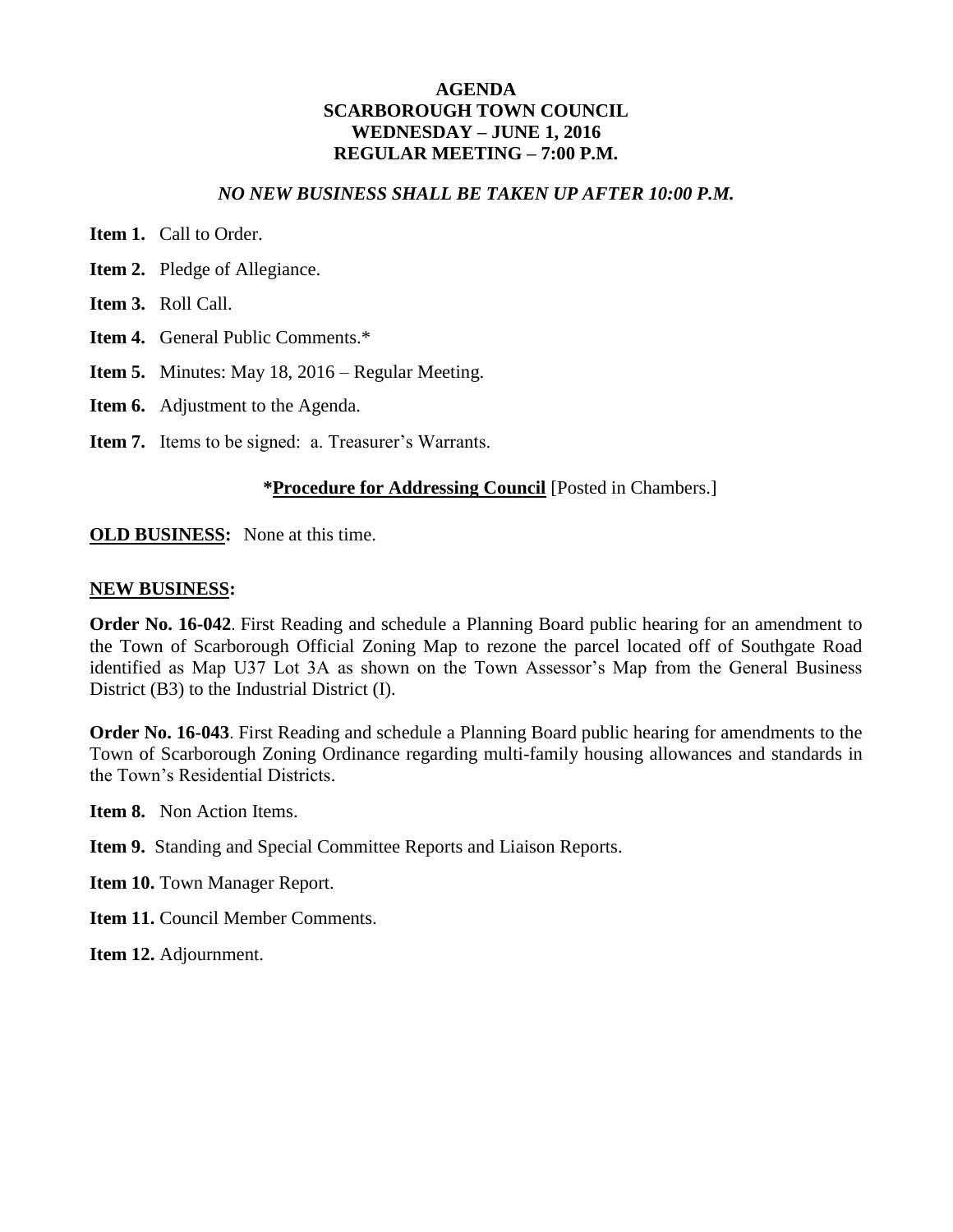#### **AGENDA SCARBOROUGH TOWN COUNCIL WEDNESDAY – JUNE 1, 2016 REGULAR MEETING – 7:00 P.M.**

**Order No. 16-042**. Move approval of the first Reading and schedule a Planning Board public hearing for an amendment to the Town of Scarborough Official Zoning Map to rezone the parcel located off of Southgate Road identified as Map U37 Lot 3A as shown on the Town Assessor's Map from the General Business District (B3) to the Industrial District (I) and schedule a Town Council public hearing upon the filing of the Planning Boards recommendations.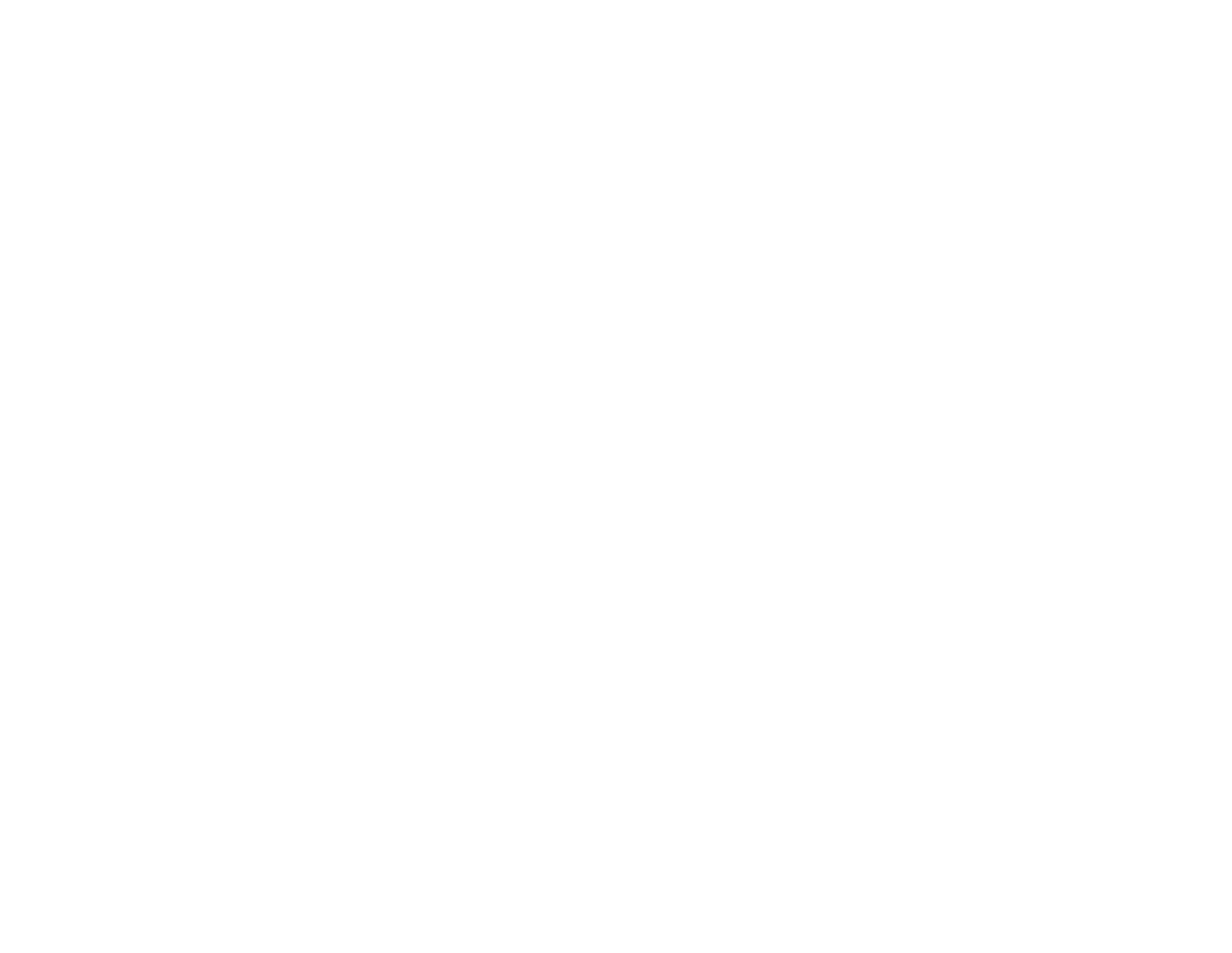# **Labonte Zone Change**



@ 2016 Google © 2016 Europa Technologies © SPOT IMAGE

 $\frac{\triangle}{\mathbb{N}}$ 

400 ft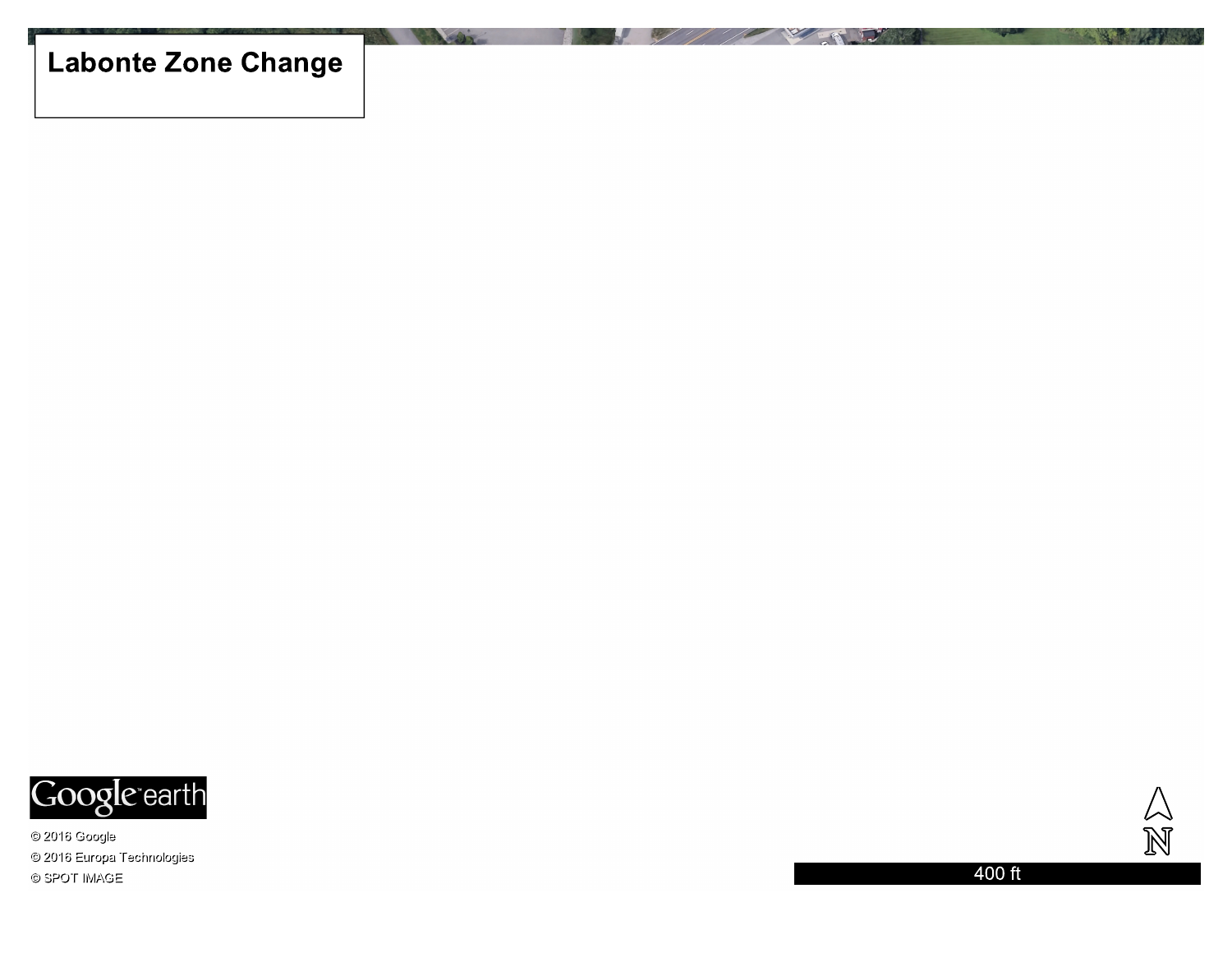## **AGENDA SCARBOROUGH TOWN COUNCIL WEDNESDAY – JUNE 1, 2016 REGULAR MEETING – 7:00 P.M.**

**Order No. 16-043**. First Reading and schedule a Planning Board public hearing for amendments to the Town of Scarborough Zoning Ordinance regarding multi-family housing allowances and standards in the Town's Residential Districts and schedule a Town Council public hearing upon the filing of the Planning Boards recommendations.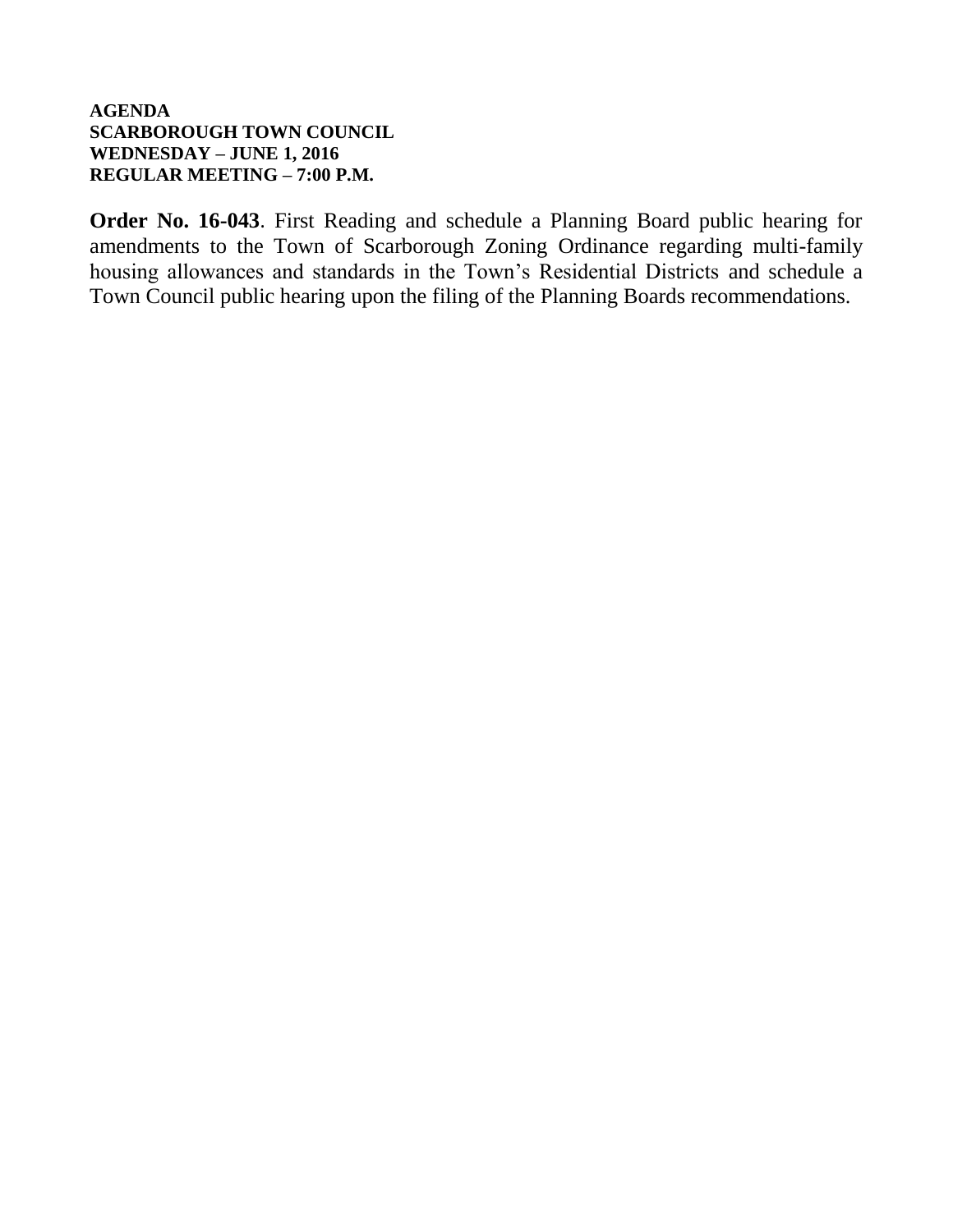

To: Town Council Members and Tom Hall, Town Manager From: Dan Bacon, Planning Director Subject: Zoning Amendments Regarding Multi-Family Housing in the Town's Village Residential Districts Date: May 26, 2016

Dear Town Councilors,

As you likely recall, earlier this year you reviewed and approved a zoning amendment to enable multi-family housing (buildings with three or more dwelling units) to be regulated in our TVC District (Town and Village Centers) by physical size (maximum building footprint, height, setbacks etc.) rather than number of dwelling units. This was prepared for you by the Long Range Planning Committee and was intended to enable more flexibility around the number and size of individual dwelling units within a multi-family building, while ensuring these buildings and their size, form and impacts remain in keeping with the zone and environment they are in. This change was in large part encouraged to enable a wider range of housing choices, price points and affordability for our residents.

Like with the TVC District amendments, the Long Range Planning Committee has crafted similar amendments that are now proposed for the Town's village residential districts. These districts include the Village Residential 2 (VR2), Village Residential 4 (VR4), and Traditional Neighborhood Development Overlay (TND) which are generally located in the vicinities of Oak Hill and Dunstan.

In these districts currently multiplex housing (3 to 8 units per building) and townhouses are already permitted, but are regulated by the number of units per building. For the same goals as the prior amendments (different unit sizes, bedroom counts, and price points), the LRPC is proposing that these village residential districts also allow multi-family housing regulated instead by size, with a maximum building footprint of 7,500 square feet per building.

In addition, these buildings would continue to be subject to all of the other existing space and bulk requirements of the zone such as height, setbacks, parking requirements, and perhaps most importantly, overall residential density. In crafting these amendments the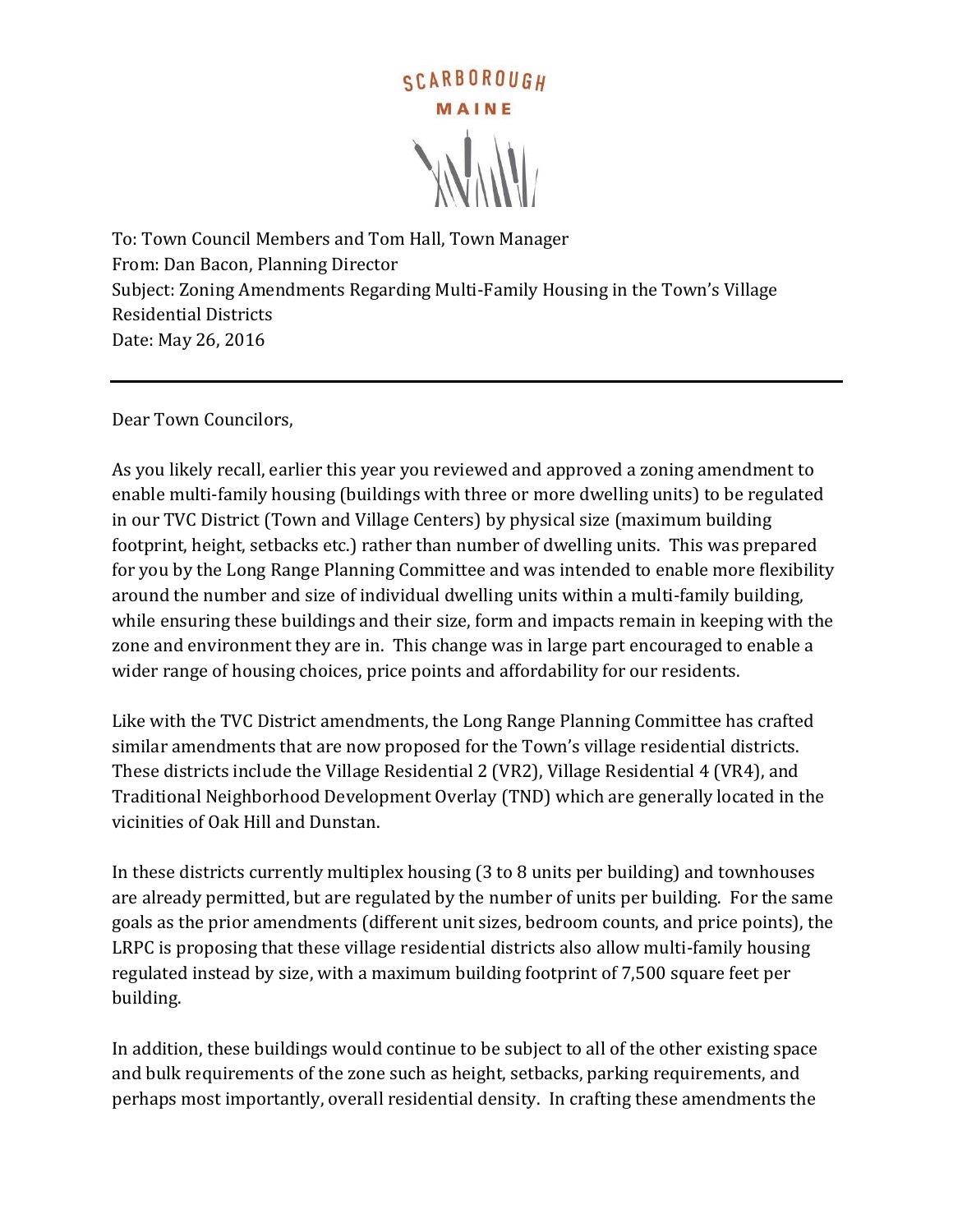LRPC spent considerable time discussing building size and scale and determined that 7,500 square feet of footprint was the right size to ensure these multi-family structures would be appropriate for these developments and neighborhoods. As a reference point, two of the four buildings at the Camperdown Elm condominium development on Black Point Rd in Oak Hill are approximately 7,500 square feet in footprint (see aerial image below), so they are a good representation of what this amendment allows for. Further, the two townhouses in Dunstan Crossing are both approximately 10,000 square feet in footprint, and are therefore larger than what is proposed.

The other proposed amendments included in this Order are housekeeping clarifies in our residential zones. I look forward to reviewing this further with the Council at your First Reading. Thank you.

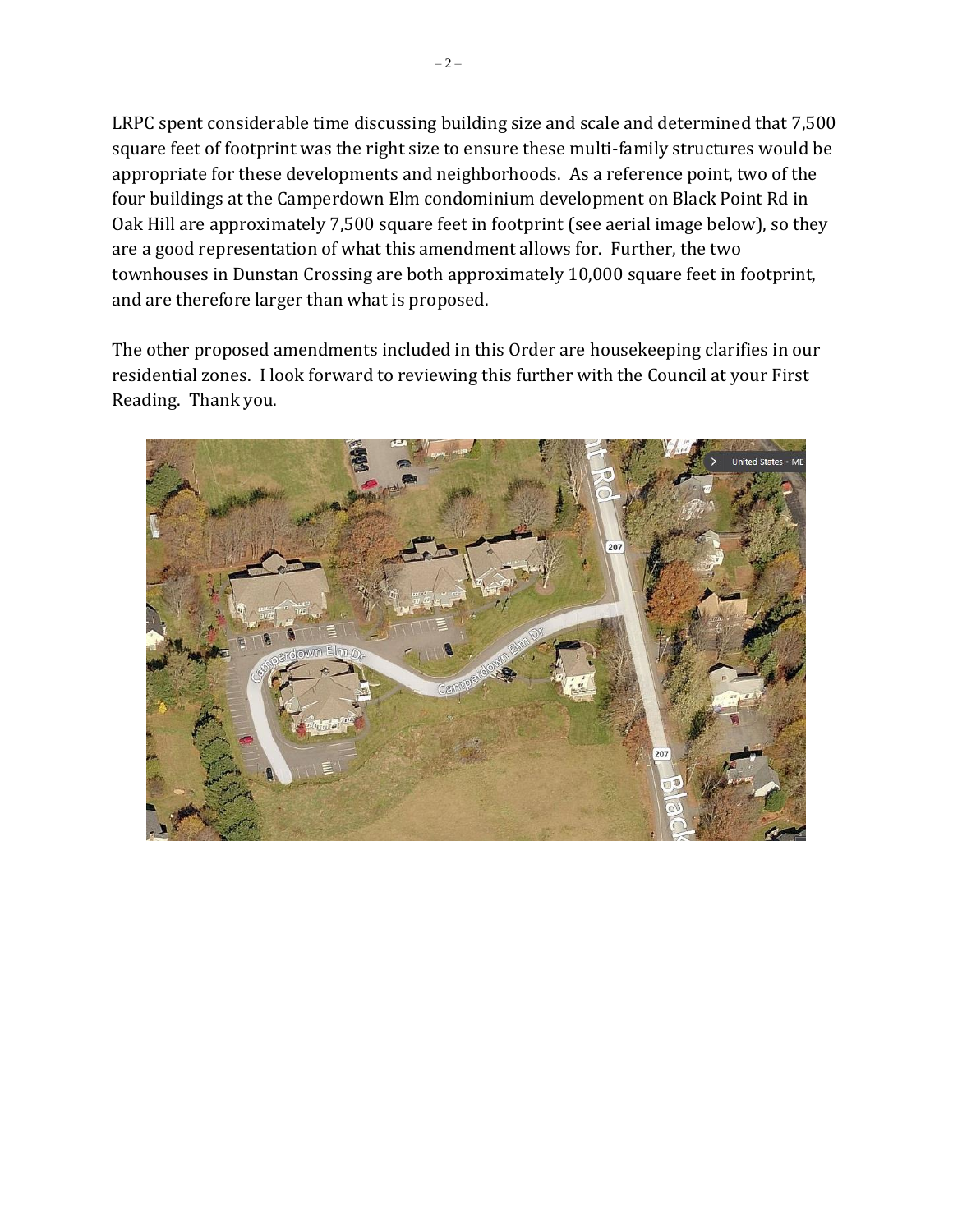# Proposed Amendment to the Zoning Ordinance Regarding Multi-Family Housing in the Town's Residential Zoning Districts

BE IT HEREBY ORDAINED by the Town Council of the Town of Scarborough, Maine, in Town Council assembled, that the following amendment to the Zoning Ordinance of the Town of Scarborough, Maine, be and hereby are adopted:

1. Amend SECTION XV.B. VILLAGE RESIDENTIAL 2 DISTRICT (VR2) as follows (additions are underlined; deletions are struck through):

# C. PERMITTED USES

- 1. Single family detached dwellings exclusive of mobile homes.
- 2. Two-family dwellings.
- 3. Multiplexes (permitted with a minimum parcel size of five (5) acres).
- 4. Townhouses limited to no more than eight (8) dwelling units per building (permitted with a minimum parcel size of five (5) acres).
- 5. Multifamily dwellings limited to a maximum building footprint of 7,500 square feet (permitted with a minimum parcel size of five (5) acres).

# E. SPACE AND BULK REGULATIONS

**1**. The following Space and Bulk Regulations are applicable to subdivisions reviewed by the Planning Board under the Scarborough Subdivision Ordinance after June 1, 2005: a. Minimum lot dimensions and yard requirements:

| <b>Housing &amp; Use</b><br><b>Type</b> | Lot Area<br>(square ft.) | Lot<br>Frontage<br>$(f_t)$ | Lot<br>Width<br>(f <sub>t</sub> ) | Front<br>Yard (ft) | <b>Rear &amp; Side</b><br>Yard (ft.) |
|-----------------------------------------|--------------------------|----------------------------|-----------------------------------|--------------------|--------------------------------------|
| single-family                           | 5,000                    | 3040                       | 40                                |                    | $15^{1}$                             |
| two-family                              | 7,500                    | 50                         | 6050                              |                    | $15^{1}$                             |
| multifamily,<br>multiplex               | 15,000                   | 7075                       | 8075                              |                    | $15^2$                               |
| townhouses                              | 15,000                   | 7075                       | 8075                              |                    | $15^{2}$                             |
| non-residential <sup>3</sup>            | 15,000                   | 7075                       | 8075                              |                    | 15                                   |

2. Amend SECTION XV.C. VILLAGE RESIDENTIAL 4 DISTRICT (VR4) as follows (additions are underlined; deletions are struck through):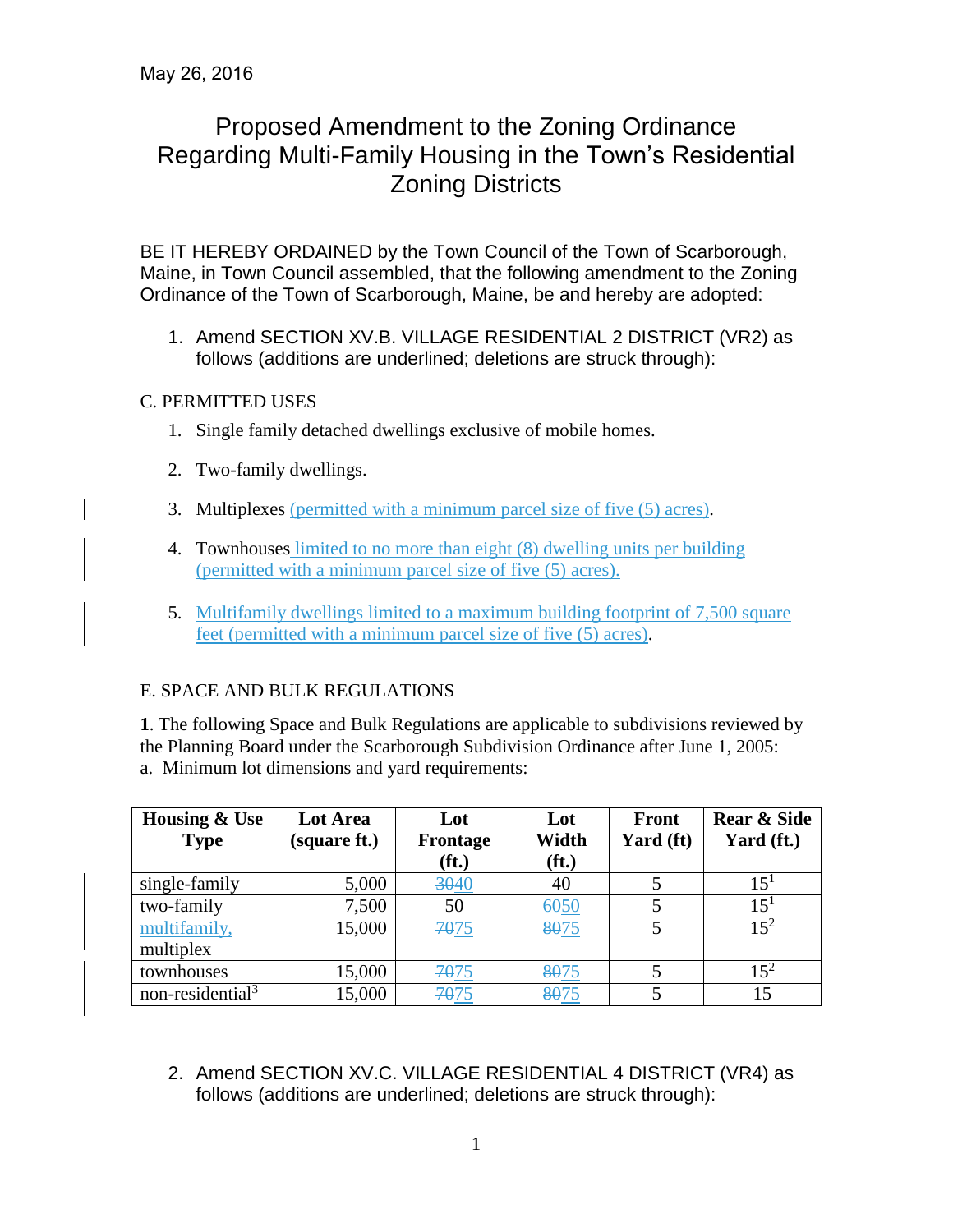## C. PERMITTED USES

**1.** Single family detached dwellings, exclusive of individual mobile homes

#### **2.** Two-family dwellings

**3.** Multiplexes (permitted with a minimum site parcel size of five (5) acres required)

**4.** Townhouses limited to no more than eight (8) dwelling units per building (permitted

with a minimum site-parcel size of five (5) acres-required)

**5.** Multifamily dwellings limited to a maximum building footprint of 7,500 square feet (permitted with a minimum parcel size of five (5) acres).

#### E. SPACE AND BULK REGULATIONS

1. The following Space and Bulk Regulations are applicable to developments reviewed by the Planning Board under the Scarborough Subdivision Ordinance:

| <b>Housing</b><br>&<br>$Use$ Lot | Area        | Lot            | Lot               | <b>Front</b>      | <b>Side</b><br>Rear & |
|----------------------------------|-------------|----------------|-------------------|-------------------|-----------------------|
| <b>Type</b>                      | (square ft) | Frontage (ft.) | Width             | Yard              | Yard (ft.)            |
|                                  |             |                | (f <sub>t</sub> ) | (f <sup>t</sup> ) |                       |
| single-family                    | 5,000       | 50             | 50                | 5                 | $15^{1}$              |
| two-family                       | 7,500       | 50             | 50                | 5                 | $15^{1}$              |
| multifamily,                     | 15,000      | 75             | 75                | 5                 | $15^{2 \& 3}$         |
| multiplex                        |             |                |                   |                   |                       |
| townhouses                       | 15,000      | 75             | 75                | 5                 | $15^{2 \& 3}$         |
| non-residential <sup>4</sup>     | 15,000      | 75             | 75                | 5                 | 15                    |

a. Minimum Lot Area, Dimensions and Yard Standards

3. Amend SECTION XVI.A. TRADITIONAL NEIGHBORHOOD DEVELOPMENT OPTION OVERLAY DISTRICT (TND) as follows (additions are underlined; deletions are struck through):

## C. PERMITTED USES

- 1. Any use permitted in the R-4 Residential District.
- 2. There may be 1,000 sq. ft. of floor area for retail sales, community use or a combination of the two per every 50 dwelling units within the development. The retail sales establishments shall not exceed 1,000 sq. ft. per unit of occupancy and there shall be no more than 2,000 sq. ft. of retail sales in any one building.
- 3. The retail sales, community use or other non-residential uses allowed in the R-4 Residential District may be located in a standalone building(s) or